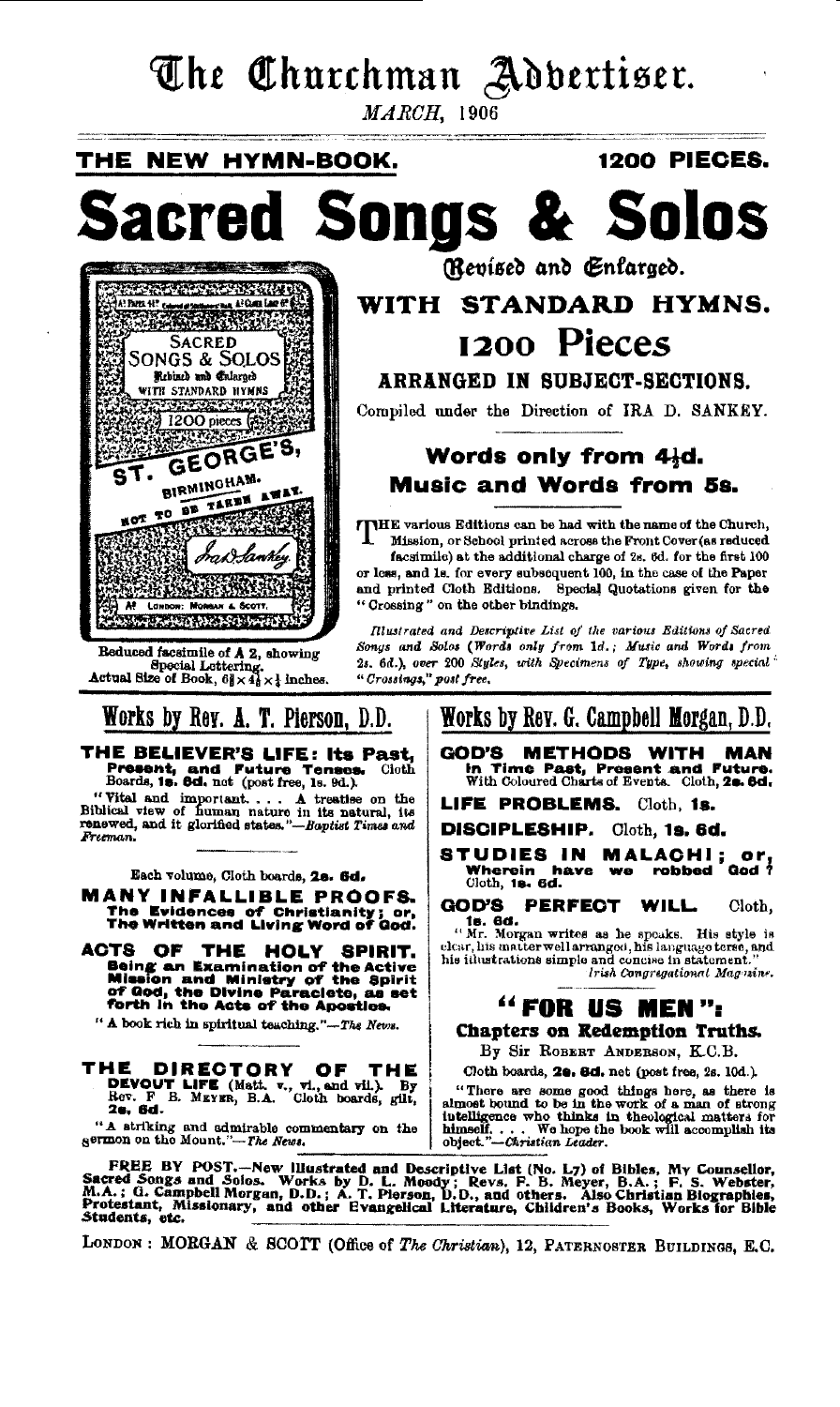# **Cb¢ StUd¢nts' Old C¢Stam¢nt.**

*SECOND VOLUME NOW READY.* 

## **Historical and Biographical Narratives.**

Introduction-The Establishment and Rule of the United Monarchy-History of Northern Israel—History of Judah—Re-establishment of the Jewish Community in Palestine---<br>The Maccabean Struggle—Life of the Jews of the Dispersion.

*VOLUME 1.*—Narratives of the Beginnings of Hebrew History, from the Creation to the Establishment of the Hebrew Kingdom. [RECENTLY PUBLISHED. *the Establishment of the Hebrew Kingdom.* 

**THE STUDENTS' OLD TESTAMENT,** Logically and Chrono-logically Arranged and Translated. By CHARLES FosTER KENT, Ph.D., Professor of Biblical Literature in Yale University. To be completed in Six Volumes\_ The Special Subscription Terms for the Six Volumes is **£2 10s.**, payable as published. Separate Volumes, **12s.** net each.

Right Rev. G. A. CHADWICK, D.D., Bishop of Derry and Raphoe :--" It will prove highly valuable to students of every school of thought, since all who are not deliberately obscurantist have an interest in seeing the critical Rev. A. M. FAIRBAIRN, D.D., LL.D., Principal of Mansfield College, Oxford:—"The work promises to be most useful, exactly the thing that the intelligent reader of the Old Testament has been waiting for. So far as I have bee

HODDER & STOUGHTON, 27, PATERNOSTER ROW, LONDON.

In crown 8vo., cloth, gilt-lettered, with illustrations, price 7s. 6d. net.

# **ANCIENT TYRE AND MODERN ENGLAND.**

### RY PiHLO-ANGLICANUS.

The object of this book is to point out the analogies which exist between Ancient Tyre and Modern England-an idea which is found in the sonnets of Newman and Keble in the "Lyra Apostolica." The Introduction affirms the principle which is deduced from Holy Scripture that ancient countries or cities may have a prophetic and modern application, which can be inferred from our Lord's teaching concerning Noah and Lot; and St. Paul's allusions to the History of Israel as being typical of th

given of its history.

The three great features of resemblance between Tyre and England are their ships, their colonies and their commerce. All these were characteristics for which Tyre was noted, as we colonies and their commerce. Their these were characteristics for which Tyre was noted, as we gather from the prophet Ezekiel, and were more remarkable at that early age, especially that of the art of colonization, which is a peculiar gift that is not the endowment of every nation,<br>but seems to be the special faculty of the Anglo-Saxon race. Ezekiel in the 27th chapter of his<br>prophecy gives a wonderful acc pictorial descriptions of ancient commerce ever written. These geographical references are expounded with some detaiL

The book is seasonable, on account of the solemn times in which we live, when all are crying " Peace, peace," and the days of apostasy of Christendom and the mauifestation of Antichrist may be drawing on apace.

**ELLIOT STOCK, 62, Paternoster Row, London, E.C.**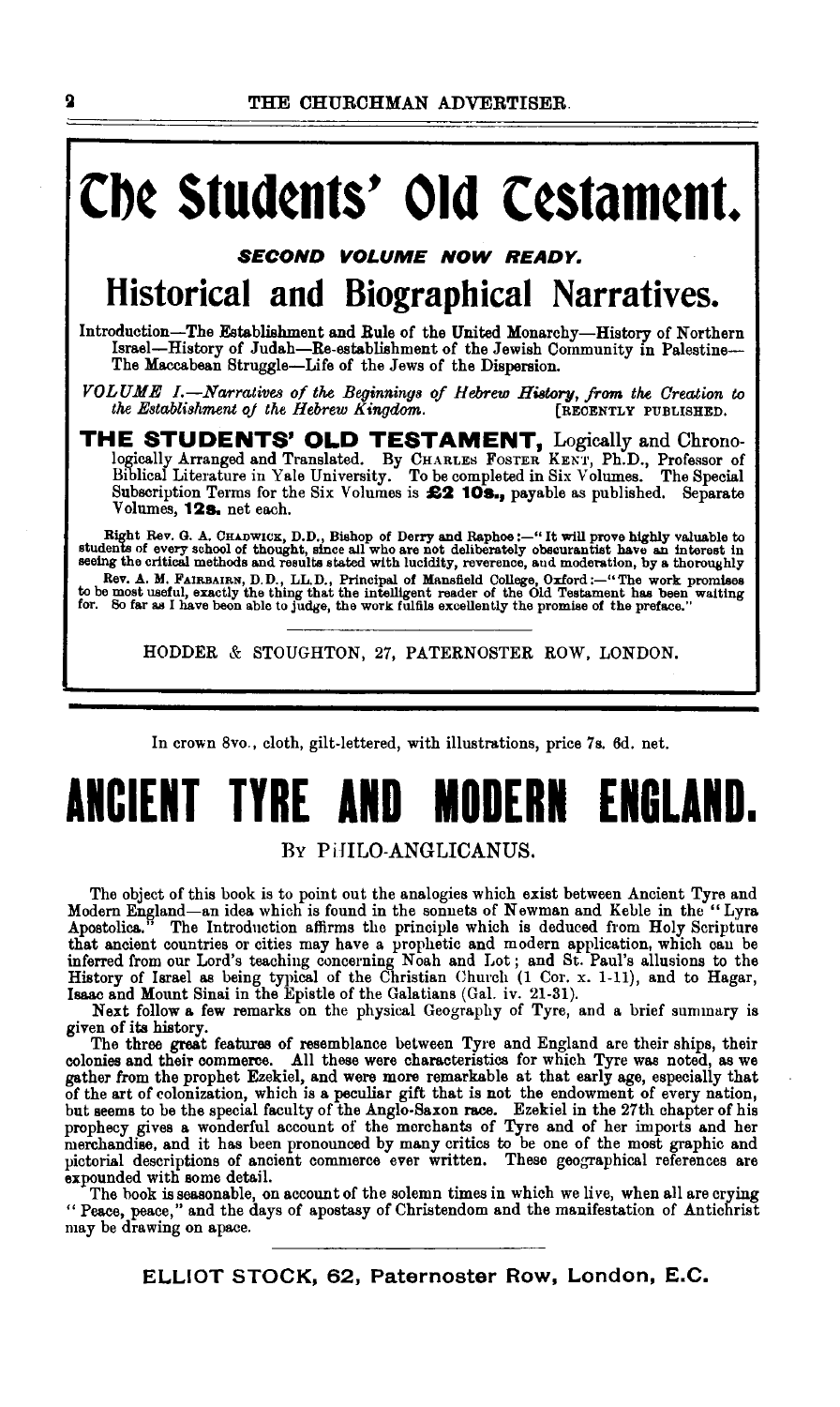### **BEMROSE AND SON'S LIST.**

THE HOLY COMMUNION: Its Institution, Purpose, Privilege. By the Rev. A. E. BARNES-LAWRENCE, M.A., Vicar of St. Michael and All Angels, Blackheath Park, S.E. Crown 18mo., 240 pp., paper covers, price is, net; cloth gilt, 2s

**THE WORD AND SACRAMENTS.** And other Papers illustrative of Present Questions on Church Ministry and Worship. By the late Rev. T. D. BERNARD, M.A., Present questions on Church Ministry and Worship. By the late Rev. T. D. B

SACRAMENT OF OUR REDEMPTION. An Inquiry into the Meaning of Holy Communion in the New Testament and the Church of England. By the Rev. W. H. GRIFFITE THOMAS, B.D., Principal of Wycliffe Hall, Oxford. Crown 8vo., cloth, price 2s. 6d.

"This excellent treatise furnishes wise guidance in days when Evangelical Christians have need to be specially jealous for Scripture Truth on the Lord's Supper.'"-London Quarterly Review.

HE HARMONY OF THE PROPER PSALMS for the Fasts<br>and Festivals of the Church Year. A Devotional Exposition by the Rev. MELVILLE SCOTT, M.A., Viear of<br>Castlechurch, Stafford. Crown 8vo., cloth, price 2s. 8d.

"The Laity and Sunday-school teachers would find their money well spent over a work which the reviewer<br>was so much interested with that he could not put it down until he had got half-way through it."--Church Family Newspaper.

**COLLECTS (Selected).** Containing one Collect for each day of the Month, Morning and Brening Prayers, and Ten Additional Collects. 18mo., 64 pp., stiff paper cover,

A pretty little series of Devotions."—Guardian.

"Should be welcome for private use by many Churchman."-Record.

**TEN COMMANDMENTS.** PRAYERS ON THE A Manual of Short and Simple Prayers. By the late Rov. Canon MEYRICK, Rector of Biickling, Aylaham, Norfolk 18mo., cloth, price 9d.

Complete Catalogue will be sent on application.

LONDON: BEMROSE & SONS, LTD., 4, SNOW HILL, E.C.; AND DERBY.

## *RECOMES OF BRITISH* FMIRRANT

Far away in the Bush, thousands find themselves without the Gospel. Parents drift away from all religion; children grow up in ignorance of God; even the dead are buried without prayer.

Colonial towns do what they can, but look to us to help. The chief object of the

# Colonial and Continental Church Society

is to send the Gospel to our own countrymen in far-off parts of the Empire. It helps over Forty Dioceses in Canada, Australia, South Africa, etc.

## WILL YOU NOT HELP TO SEND THE GOSPEL TO OUR OWN BRETHREN?

## THE WORK IS GRIEVOUSLY HAMPERED FOR LACK OF MEANS.

Chairman of Committee-The Dean of PETERBOROUGH. Treasurer-F. A. BEVAN, Esq. Bankers-BARCLAY and CO., LTD. Secretary-The Rev. J. D. MULLINS, M.A.

Office: 9 SERJEANTS'-INN, FLEET STREET, LONDON, E.C.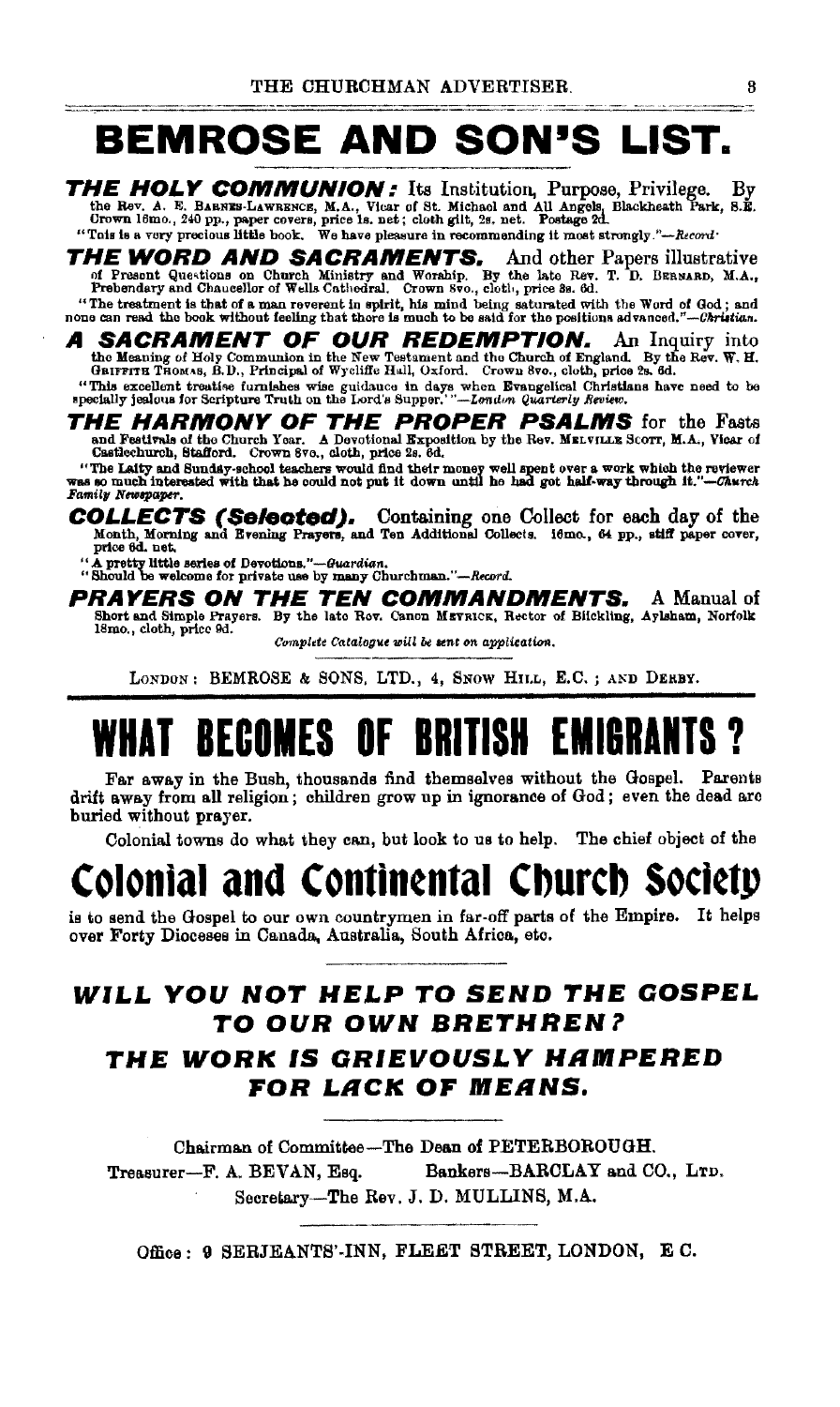### **Second Edition. Now Ready.**

*In crown Bvo., tastefully printed and bound in cloth. Price 38. 6d.* 

## **STORIES OF GRACE. Notable Examples of Christian Conversion.**

BY

REv. C. S. ISAACSON, M.A., Author of " Roads to Christ," " Roads from Rome," " Rome in Many Lands," etc.

THIS work is in some measure supplementary to Mr. Isaacson's former book, "Roads to Christ." It is again a volume of conversions, eminently suited to times of revival. The subjects of the stories are not generally such well-known men as in the earlier book, but are perhaps of more general interest, as they are taken from more ordinary life. They are all believed to be true narratives, and are calculated not only to point the way to seeking souls, but also to help workers to deal with the anxious and lead them to the Saviour.

Many well-known religious writers have aided Mr. Isaacson in his work. Prebendary H. E. Fox tells a wonderful story of grace which occurred in his early ministry in London, and another connected with the Church Missionary Society. Canon Hay Aitken tells of grace in parochial missions, and Cecil Polhill (one of the Cambridge seven) of grace in Thibet. The venerable Canon Christopher, of Oxford, contributes two stories, and so does Miss Catharine Marsh, the gifted author of " English Hearts and Hands." Dr. James Paton gives one of his " beautiful characters," and Miss Agnes Weston, of the Royal Naval Home, tells of a truly converted British bluejacket. Mr. W. T. Stead tells of his own conversion at school, and the Rev. Frank Swainson of his call through Moody's mission.

In all there are more than fifty stories, differing greatly one from another, but all exhibiting some wondrous dealing of the manifold wisdom and grace of God. It is a book full of encouragement, and we trust a blessing is in it.

### **EXTRACTS FROM PERSONAL AND PRESS NOTICES OF**  *<sup>11</sup>***STORIES OF GRACE."**

"May it be widely read!"-BISHOP OF DURHAM.

"A most delightful and deeply interesting book."--MISS CATHARINE MARSH.<br>"Most interesting and useful. It greatly glorifies 'The God of all grace.'"---CANON CHRISTOPHER (Oxford).

'' The selection of cases is very good, and they are well told. I trust it may be much used to the glory of His grace."-PREBENDARY H. E. Fox, C.M.S.

"I trust its mission may be for Christ everywhere."-MISS WESTON (Royal Sailors' Rest).

"I have found 'Stories of Grace' most interesting, stimulating, and encouraging." -CANON H. TROTTER.

"Prebendary Fox, Canon Christopher, the venerable Miss Marsh, Mr. Cecil Polhill, Miss Weston, and other have furnished Mr. Isaacson with instances of spiritual blessing known to themselves and presumably new to the public."-Record.

"A book Christians should read and pray over with a view to becoming soul-winners themselves." $-English\:Churchman.$ 

ELLIOT STOCK, 62, PATERNOSTER ROW, LONDON, E.C.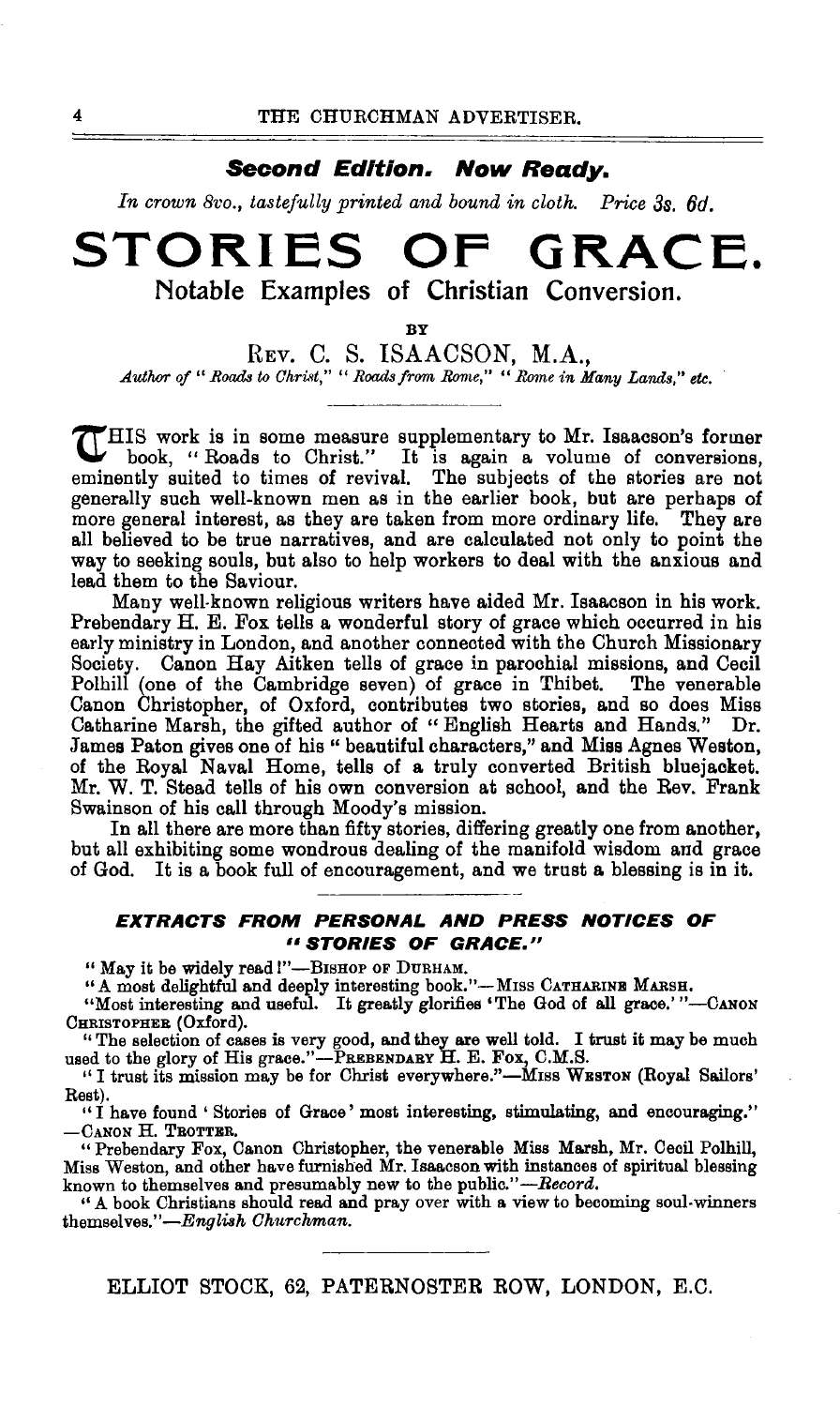## **Published by Messrs. T. & T. CLARK, Edinburgh.** *UTHE SCHOLAR AS PREACHER" SERIES.*

New Volume. THE EYE FOR SPIRITUAL THINGS, and Other Sermons. By Prof. H. M. GwATKIN, D.D., Cambridge. In Post Svo., 4a. 6d. net. *[Readv this month.* 

Volumes previously issued.

BREAD AND SALT FROM THE WORD OF GOD. In Sixteen Sermons. By Prof. THEODOR ZAHN, University of Erlangen. Post Svo., 4s. 6d. net.

CHRISTUS IN ECCLESIA. By Rev. HASTINGS RASHDALL, D.C.L., Oxford. Post SVo., 4s. 6d. net.

FAITH AND KNOWLEDGE. By Rev. W. R. INGE, D.D., Oxford. Post 8vo., 4s. 6d. net.

PRIMITIVE CHRISTIAN EDUCATION. By GERALDINE HODGSON, B.A. (T.C.D.), Mistress of Method and Lecturer on the History of Education, University College,<br>Bristol, sometime Cobden Scholar of Newnham College, Cambridge. In square Post 8vo., 4a. 6d. net.

- THE NEW REFORMATION. Recent Evangelical Movements in the Roman Catholic Church. By Rev. JOHN A. BAIN, M.A. *(New Volume of* " *Religion in Literature and Life*" *Series.*) In Post 8vo., 4s. 6d, net.
- JAMES, THE BROTHER OF OUR LORD. By WILLIAM PATRICK, D.D., Principal, Manitoba College, Winnipeg.

Now READY, in Svo. Price Ss. net.<br>A GRAMMAR OF NEW TESTAMENT GREEK.

A GRAMMAR OF NEW TESTAMENT GREEK. By Dr. JAMES HOPE<br>
MOULTON, Didsbury College, Manchester.<br>
PART I. THE PROLEGOMENA...-The need of a new and thoroughly up-to-date Grammar of New<br>
Testament Greek is admitted by all scholar

THE RELIGION AND PHILOSOPHY OF INDIA: The Upanishads. By Prof.<br>P. Deussen, University of Keil. Translated by Prof. A. S. Gener, M.A. Demy 8vo., 10s. 6d.

- THE BIBLE: Its Origin and Nature. By Prof. MARCUS Dons, D.D. Crown Svo., 4s. 6d. net.
- EXPLORATIONS IN BIBLE LANDS DURING THE NINETEENTH CEN-<br>TURY. Edited by Prof. H. V. HILPRECHT. Large 8vo., 12s. 6d. net.

A work of special importance. The section on "Palestine" is by Prof. BENZINGER; "Egypt," by Dr.<br>FIRINDORFF; "Arabia," by Dr. F. Hommet : "The Hittles," by Dr. JENSEN; and Babylonia,"<br>by the Epiros. The volume contains over

- THE CHRIST OF HISTORY AND OF EXPERIENCE. By Rev. DAVID W. FoRREST, D.D., Edinburgh. In Post SVo., fourth edition, 6s.
- THE RELIGIONS OF ANCIENT EGYPT AND BABYLONIA. By Prof. A. H. SAYeE, LL.D., Oxford. Svo., Ss. net.
- BIBLE STUDIES. Contributions, chiefly from Papyri and Inscriptions, to the History of the Language, Literature, and Religion of Hellenistic Judaism and Primitive<br>Christianity. By Prof. G. ADOLF DEISSMANN, Heidelberg. Authorised Translation (in-<br>corporating Dr. DEISSMANN's most recent changes and Ph.D. 8vo., price 9s.
- THE MIRACLES OF UNBELIEF. By Rev. FRANK BALLARD, B.Sc. Sixth (popular) edition. Post Svo., 2a. 6d. net.

" (beyond the of quotation for men with little time for study, who are called, as modern ministers are.<br>to be not only visitors and workers, but also preachers and teachers." --61111412.

OUTLINES OF THE LIFE OF CHRIST. Second Edition. With New Map

of Palestine, and important Appondices, giving an account of the course of thought during<br>the last six years. Post 8vo., 5s. net. By Prof. W. SANDAY, D.D., Oxford.<br>"The book is one to be read and digested from cover to co

EDINBURGH: T & T. CLARK, 88, GEORGE STREET. LONDON: SIMPKIN, MARSHALL, HAMILTON, KENT & CO., LTD.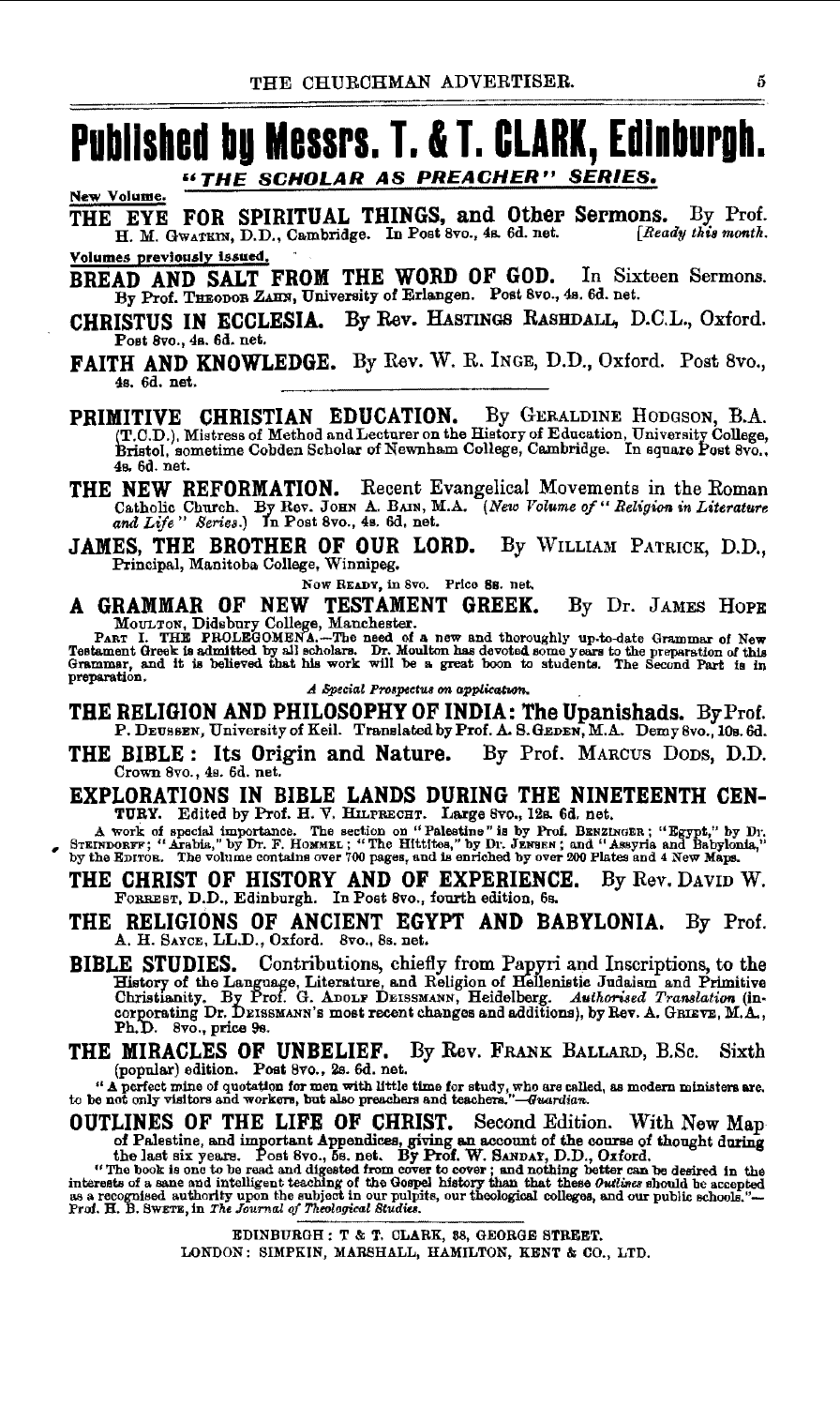# **CHURCH OF ENGLAND LEAGUE.**

**Spiritual in its Alms.** 

**Educational in its Work.** 

**Brecutive Committee:** 

**President: THE LADY WIMBORNE** Chairman: THE VERY REV. THE DEAN OF CANTERBURY.

The Countess of Ancaster. The Viscountess Duncannon. The Lady Edith Ashley. The Lord Liangattock. The Lady Llangattook.<br>The Lady Templemore. The Lady Hallburton.

| The Rev. Chancellor Lias.        |
|----------------------------------|
| The Rev. E. J. Kennedy.          |
| The Rev. W. H. Stone.            |
| The Rev. Prebendary E. A.        |
| Stuart.                          |
| The Rev. J. E. Watts-Ditchfield. |
| The Rev. F. J. Key.              |
| Sir Robert K. Douglas.           |

Col. the Hon. F. C. Bridgeman. Control Bank F. O. Bridge<br>
S. Hope Morley, Esq.<br>
S. Hope Morley, Esq.<br>
Mrs. S. Hope Morley.<br>
Mrs. E. Locker-Lampson.<br>
Mrs. Frank Morrison.<br>
Mrs. Walter.<br>
Miss Margaret Bernard.

Consultative Committee:

The Eev, the Earl of Bessborough. The Lord Bishop of Durham. The Lord Bishop of Sodor and Man.<br>The Very Rev. the Dean of Peterborough. Eev. Clanon Meyrick. Bev. J. Llewelyn Davies, D.D., Litt.D.<br>Bev. Charles Hole. Rev. Art

HOUNDED six years ago, the LEAGUE has organized over two hundred courses of lectures on Church History and the Prayer-Book.

It has held nearly four hundred and seventy meetings to explain the teachings and practices of the Primitive Catholic Church, and one hundred and fifty sermons have been preached.

It has published and distributed numerous books and pamphlets on the history, doctrine, and teaching of the Church, written by Churchmen of commanding position and scholarship.

It has provided for its members a central and twenty branch lending libraries, which contain standard works of reference on the Bible and Prayer Book, and many books of theology, biography, and history.

It has founded a Church Sisters' Home, where ladies are trained and sent out to work under parochial clergy among the sick and the poor. The Home now has twenty-four Sisters working under the clergy in very poor districts of London, Birmingham, Liverpool, and Plymouth. The Sisters give invaluable help to the over-worked Clergy in crowded parishes, where the poor are waiting to be reached, to be taught and helped in the many ways open only to women.

It has opened a seaside Convalescent Home at Birchington, where poor children, from the parishes in which the Church Sisters work, are sent for three or four weeks' change and care.

It has established two of the finest schools for girls in the country. At one of these (Uplands School, St. Leonard's-on-Sea) the fees are well within the reach of parents of small means.

It has been instrumental in establishing Cherwell Hall, a College at Oxford, for the training of women secondary teachers.

#### **NEEDED** URGENTLY **FUNDS** ARE for the Maintenance and Extension of all these Works.

The LEAGUE is in no sense a narrow, a party, or a political organization.

For further particulars apply to THE SECRETARY,

6 Grosvenor Mansions, Victoria Street, London S.W.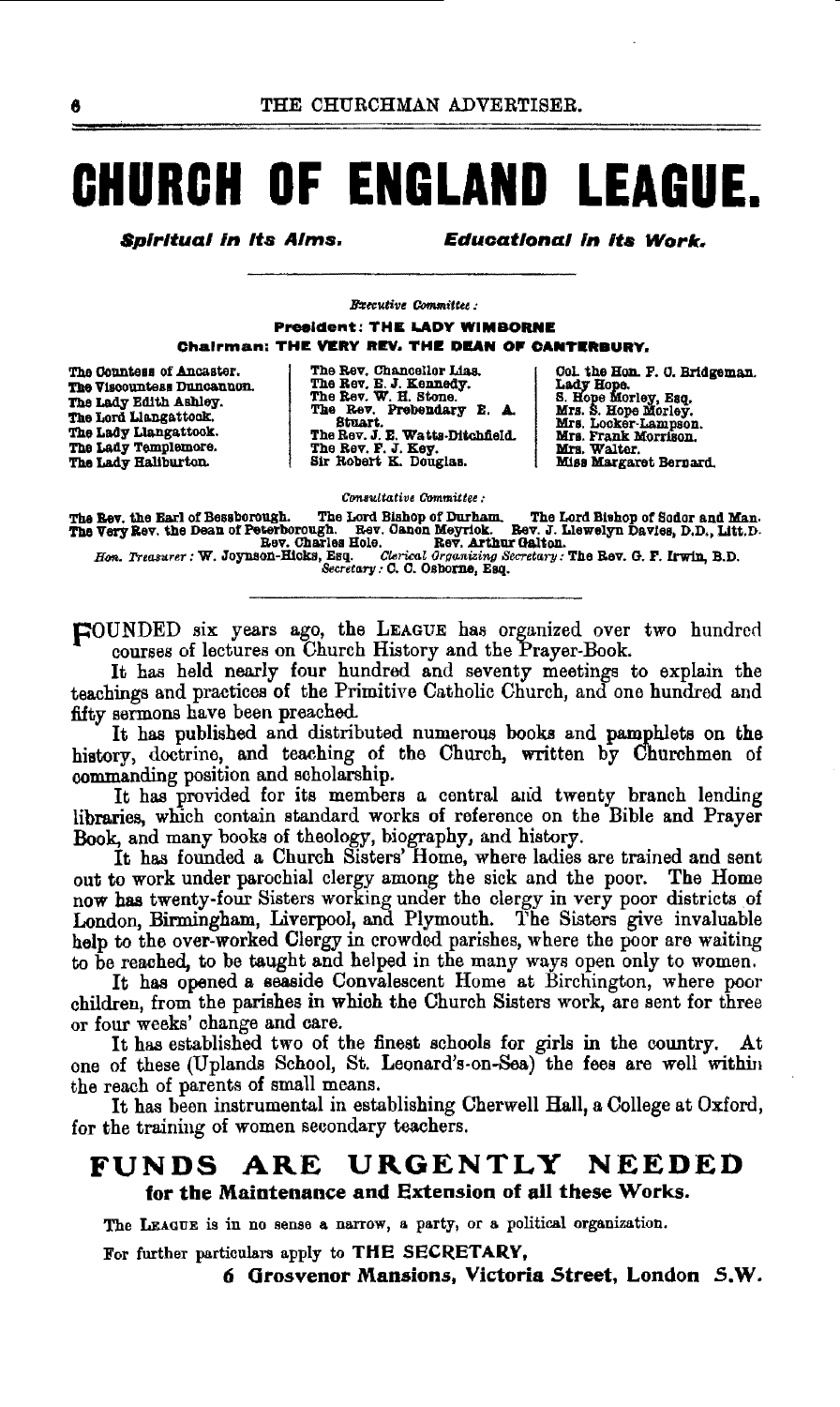[Shortly.

COMPANION VOLUME TO "VITAL RELIGION."

Crown 8vo., cloth, and gilt lettered, price 2s. 6d. net.

# **Personality and Power:** Or. THE SECRET OF REAL INFLUENCE.

RV

REV. G. H. S. WALPOLE, D.D., Examining Chaplain to the Archbishop of York; Rector of Lambeth.

### FROM THE PREFACE.

**The object of this volume may be expressed in the words with which Mr. Shorthouse explains<br>the purpose of "John Inglesant "—namely, "to exact the unpopular doctrine that the end of ex-<br>istence is not the good of one's ne** 

ELLIOT STOCK, 62, PATERNOSTER ROW, LONDON, E.C.

## ELLIOT STOCK'S NEW BOOKS

In Crown 8vo., cloth, gilt lettered. Price 5s.

THE SPIRIT IN THE LETTER OF THE WORLD. As Revealed by Oriental Imagery. By WILLIAM RICHARDS.

In Crown 8vo., cloth, gilt lettered. Price 3s. 6d. net.

**THE CHURCH AND THE ADVERSARY.** A Present-day Caveat By a LAYMAN.

In Crown 8vo., appropriately bound. Price 1s. 6d. net.

**FROM A SHELTERED NOOK, and other Papers.** By FRANCES GOODDY.

CONTENTS: From a Sheltered Nook-Jesus called a little Child unto Him-Life more Abundant-Via Crucis-In my Garden.

In Demy 8vo., paper cover, price 1s.

A REASONABLE VIEW of the OLD TESTAMENT SCRIPTURES. By a LAYMAN.

In Crown 8vo., paper cover, price 6d.

A PASSIVE RESISTER OF THE SEVENTEENTH CENTURY. Being a Selection from the Diary of JOHN EVELYN. With a short Introduction by GEORGE CUTTLE.

ELLIOT STOCK, 62, PATERNOSTER ROW, LONDON, E.C.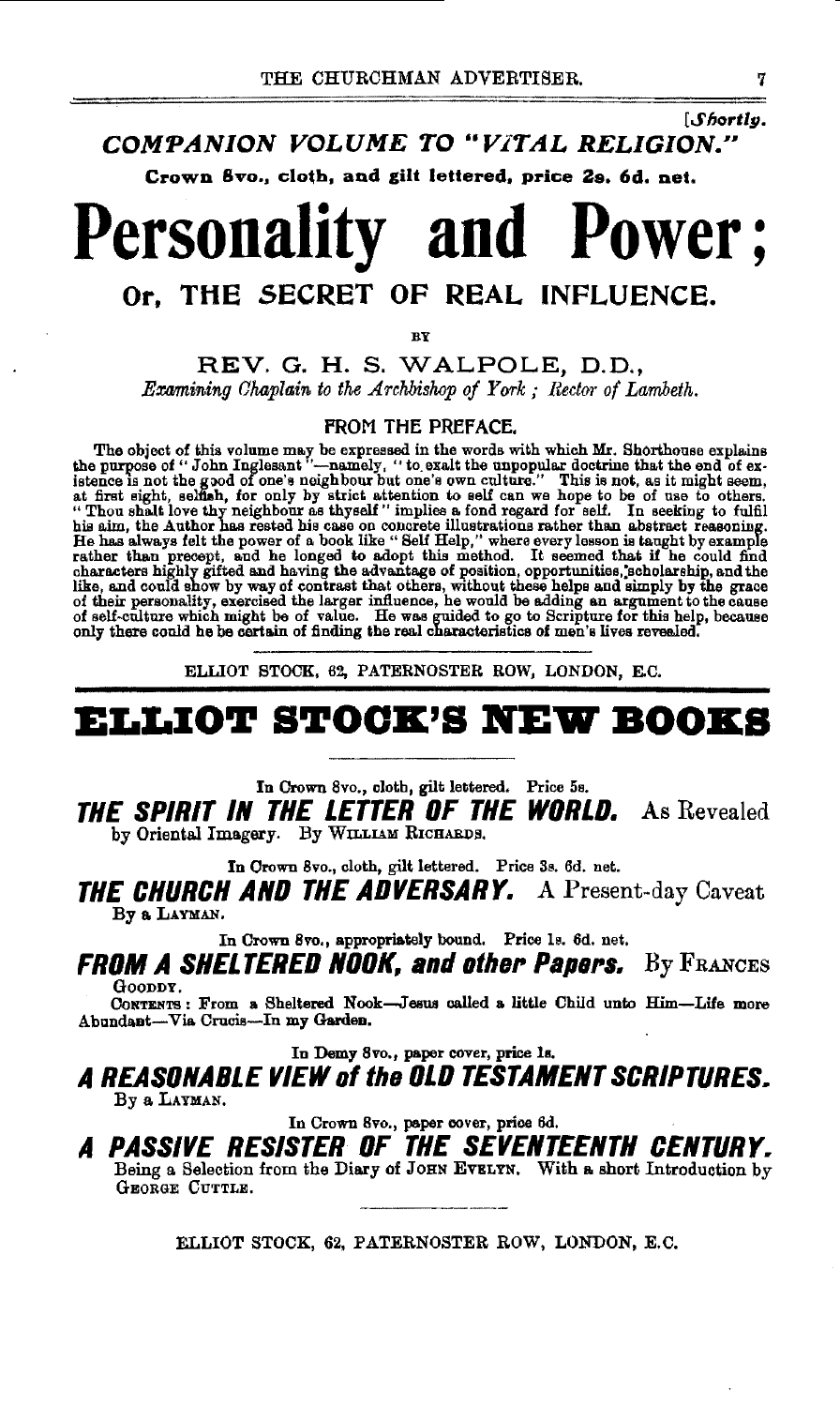### NEW AND HELPFUL MANUAL FOR THE HOLY COMMUNION.

SECOND EDITION. In limp cloth, for the pocket, and uniform with the Prayer-Book, ls. net in cloth, and in leather binding at 2s. net. ; lambskin, 3s. net; and in Persian calf, 3s. 6d.

# **COMMUNION AND OFFERING.**

By the Rev. G. H. S. WALPOLE, D. D., Examining Chaplain to the Archbishop of York, Rector of Lambeth.

### Extracts from Personal and Press Notices.

The Rev. B. M. O. HANCOCK writes: "I foel the book is worthy of unqualified recommendation. It meets<br>a real need, and no one who uses the book but will be enabled to enter devoutly and intelligently into the<br>Great Service

BisHoP OF ST. ALBANS : "I think it a most useful little book, and shall be glad te recommend it."

"The distinguishing feature of this little manual of Eucharistic instruction and worship is its constant insistence upon the structure of the Liturgy as determining the course of Eucharistic devotion. The prayers are simp

"The value of this excellent little book is very great. It is for busy people who want short and good who want and good instruction if it can be briefly given. The when the proper sound instruction if it can be briefly gi

FOURTH EDITION. In 32mo. size, cloth limp, for the pocket, 2s. net; also for presentation, in leather binding, 3s. net; in lambskin, 3s. 6d. net; and in Persian calf, 4s. 6d. net.

# **THE PEOPLE'S PSALTER:**

### A Plain Book for those who wish to use the Psalms In Church with intelligence and devotion.

"The book seems to be admirably adapted for its purpose, and I trust it will have a very wide<br>uscfulness."---BISHOP OF DURHAM.

"We think that this little book may be a useful help by suggesting ways in which different Psalms may<br>be applied to present-day difficulties, and to the problems and anxieties with which the Church is always<br>confronted."—

### BY THE SAME AUTHOR.

SEVENTH EDITION. In crown Svo., cloth, gilt lettered, price 2s. 6d. net.

# **VITAL RELIGION;**

### Or, The Personal Knowledge of Christ.

"The keynote of this interesting and beautiful book is the thought that religion is essentially the life of friendship and intimacy with God revealed in Josus Christ. . . . . We have no hesitation in saying that  $\frac{1}{2}$  if the ket friendship<br>Dr. Walpo<br>especially<br>tribution t Walpole has given us a work of real spiritual value, and we heartily commond it to all thoughtful readers,<br>of all thoughtful readers, the coast of experimental religion.<br>"The present volume is a solid contribution to the p

In 32mo., 8 pages, price One Halfpenny.

## **THE LITANY.**

Divided and arranged for particular intercession. (Reprinted from *The People's Psalter.)* 

Price 4d. Reprinted on cardboard and enlarged, size 16 in. by 10 $\frac{1}{2}$  in., the frontispiece from "COMMUNION AND OFFERING," entitled--

## In the Mount of the Lord it shall be seen."

Intended for use in classes.

ELLIOT STOCK, 62, PATERNOSTER ROW, LONDON, E.O.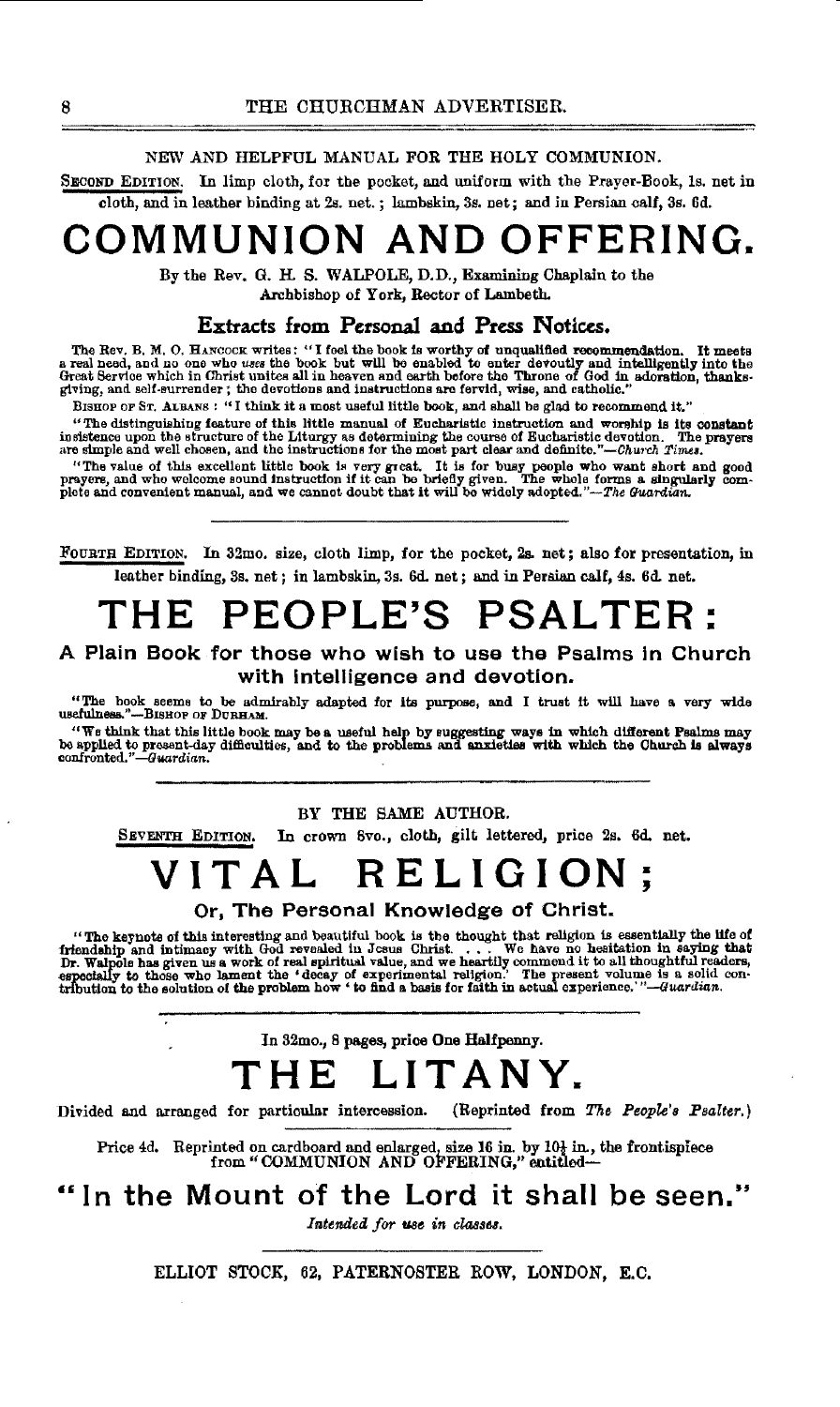# **RUSSIAN MASSACRES.**

RELIEF OF PERSECUTED JEWS.

**FUNDS NEEDED** to provide food, fuel, and work at Abraham's Vineyard, Jerusalem, for Refugees in Palestine, in token of CHRISTIAN SYMPATHY.

### **DONATIONS THANKFULLY RECEIVED by**

F. A. BEVAN, Esq., *Hon. Treasurer*, 54, LOMBARD STREET, E.C. Messrs. DRUMMOND & CO., Bankers, 49, Charing Cross, S.W. AND

E. A. FINN, *Secretary,* SOCIETY FOR RELIEF OF PERSECUTED JEWS,

41, PARLIAMENT STREET, S.W.

## **ELLIOT STOCK'S KBW BOOKS**

A NEW DEVOTIONAL MANUAL FOR THE HOLY COMMUNION.

In cloth, price ls. net.

**THE EUCHARIST IN SONG.** Compiled by the Rev. T. H. L. JELLICOE, Rector of Chailey, Sussex. With a Preface by WALTER LOCK, D.D., Warden of Keble.

"I commend this book ••• one who uses it wUI be drawn by chords of melody, of beauty, and of truth to approach the ll:ucharlstlc Service."-Tke *Wao·dm of Keble.* 

In crown 8vo., paper cover, price ls.

**A HANDBOOK TO THE COLONIAL CLERGY ACT.** A Guide for the Use of Colonial Clergy officiating in England. Hy A CoLONIAL PRIEST.

In crown 8vo., cloth, price Ss. 6d.

**SINGING; or, Method of Song and Speech.** By A SINGER (LL.D., D.C.L.).

In crown 8vo., cloth, gilt lettered, price 5s.

### **COMFORTING WORDS FOR WIDOWS AND OTHERS WHO MOURN.** Compiled by M. G. and edited by J. S.

The passages in this book, having given consolation to the authoress, are now offered to a wider circle, in the hope that they may comfort others.

In imperial 16mo., cloth, gilt lettered, price 2s.

**TACT IN SOUL WINNING.** A Manual of Help for Christian Workers. WILLIAM H. YOUNG, B.D., Ph.P., Author of "How to Preach with Power."

In royal 8vo., paper cover, price 6d.

**THE SAILOR'S ILLUSTRATED TREASURE.** By C. T. C. A Collation of Hymns and Scripture Passages arranged suitably for Sailors' Use. Fully illustrated throughout. Useful for circulation among seafaring men.

ELLIOT STOCK, 62, PATERNOSTER ROW, LONDON, E.C.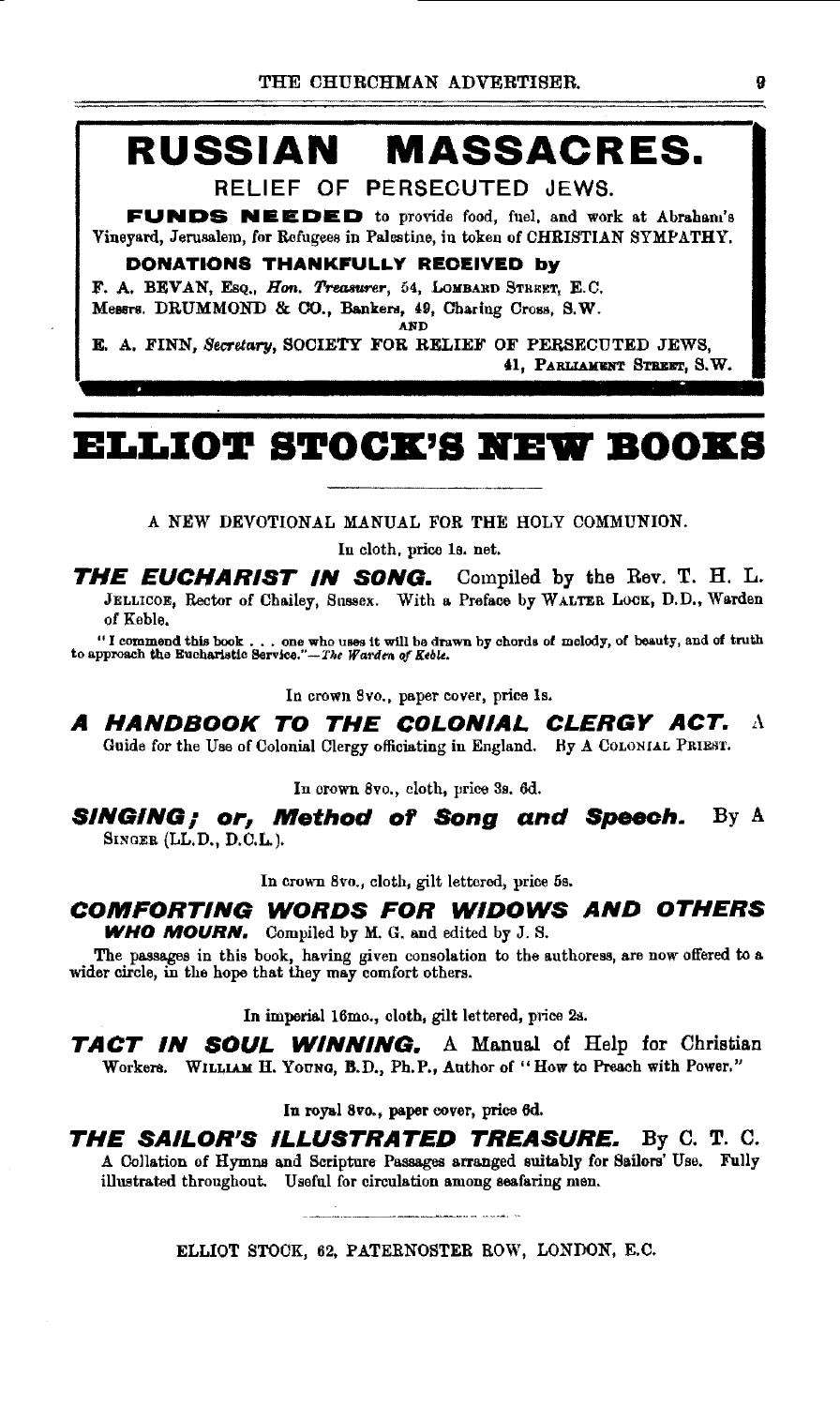Church of England Zenana Missionary Society.

For Evangelistic, Medical and Educational Work among the Women of India and China.

Patroness : H.R.H. THE DUCHESS OF CONNAUGHT.<br>Chairman : Sir W. MACKWORTH YOUNG, K.C.S.I.

The Society has at present 65 Stations, and Employs 228 Missionaries<br>in Home Connection, 116 Assistants in Local Connection, and over 900<br>Bible-Women and Teachers.

Disco women and results and numerous Dispensaries. Over<br>450,000 cases were treated last year.<br>The Magazines of the Society: India's Women and China's Daughters,<br>The Magazines of the Society: India's women of the East,<br>publ quarterly (4d.).

**DONATIONS & SUBSCRIPTIONS ARE MUCH NEEDED.** 

Hon. Treasurer: Col. ROBT. WILLIAMS, M.P.<br>Secretaries: Clerical—Rev. G. TONGE, M.A.; Lay-Mr. H.L. HEBBERT<br>Central Association—Miss MULVANY.

Office-27, CHANCERY LANE, LONDON, W.C.

### INFANT ORPHAN ASYLUM. WANSTEAD.

Patron: His MAJESTY THE KING.

This Institution maintains and educates the or the state of persons once in prosperity from<br>their earliest infancy until 15 years of age.<br>Nearly 500 children now in the Asylum.

Annual Subscriptions are urgently needed. Life Subscription for one Vote, £5 5s.; Annual Subscription for one Vote, 10s. 6d.

OFFICES: 63, LUDGATE HILL, E.C. Commr. H. C. MARTIN, R.N., Secretary.

## PAROCHIAL MISSIONS TO THE JEWS AT HOME AND ABROAD.

President-THE DEAN OF WORCESTER. Hon. Secs.-CANON SIR JAMES E. PHILIPPS, Bart. ARCHDEACON SUTTON.

Org. Sec.-REV. W. O. E. OESTERLEY.

Work in London, Liverpool, Manchester, Leeds, Bombay.

Applications for Grants have constantly to be refused owing to want of Funds.

Office: 39, VICTORIA STREET, LONDON, S.W.

#### "LIBERATOR" FUND. RELIEF

Datron: H.R.H. PRINCE CHRISTIAN.

£10,000 required to Relieve New and Urgent Cases.

HUNDREDS of aged and afflicted victims, so cruelly Il robbed of their life-savings by the great Liberator<br>Fraud, just as they were hoping to enjoy the fruit of their Many of them are members of the industry and thrift. Church of England. Cheques and P.O.'s should be sent to the Secretary, Rev. J. STOCKWELL WATTS, 16, Farringdon Street, E.C.

# THE MISSIONS TO SEAMEN. (With which is incorporated the Thames Church Mission).<br>50 YEARS FOR GOD AND SAILORS, 1856-1906.<br>Fairon: HIS MAJESTY THE KING.<br>Fice-Patrons: H.R.H. THE PRINCE OF WALES, K.G.<br>THE FOUR ARCHENSHOPS. THE BEHOPS, ETC.

Finally constant and parts ago our salibra won for us the<br>thestimable blessing of peace around our Island coasts.<br>To-day we owe to our salibrs : (1) The safety of our<br>Empire; (2) our food and luxuries; (3) the base<br>passage

to all parts of the world.<br>We can show our gratitude by helping The We can show our gratitude by the<br>Missions to Seamen to maintain its 229 "Sky Pilots"<br>(Chaplains, Readers, Boatmen, etc.), and 116 "Har-<br>bours of Refuge"

## **OPERATIVE JEWISH CONVERTS' INSTITUTION**

(Church o England.)

PRESIDENT : COLONEL ROBERT WILLIAMS, M.P.

**OBJECT.**-To assist young Christian Jews in distress by enabling them to help themselves. They are received for three years, provided for entirely, and taught trades.

and any are about and solutions and Bookbinding<br>are very helpful, but subscriptions and donations are<br>also needed, and will be most thankfully received by<br>the Principal, the Rev. H. O. ALLEROOK, Palestine<br>House, Bodney Roa Ramsgate.

Bankers-Messrs. BARCLAY & COMPANY, Ltd., 54, Lombard Street, E.C.

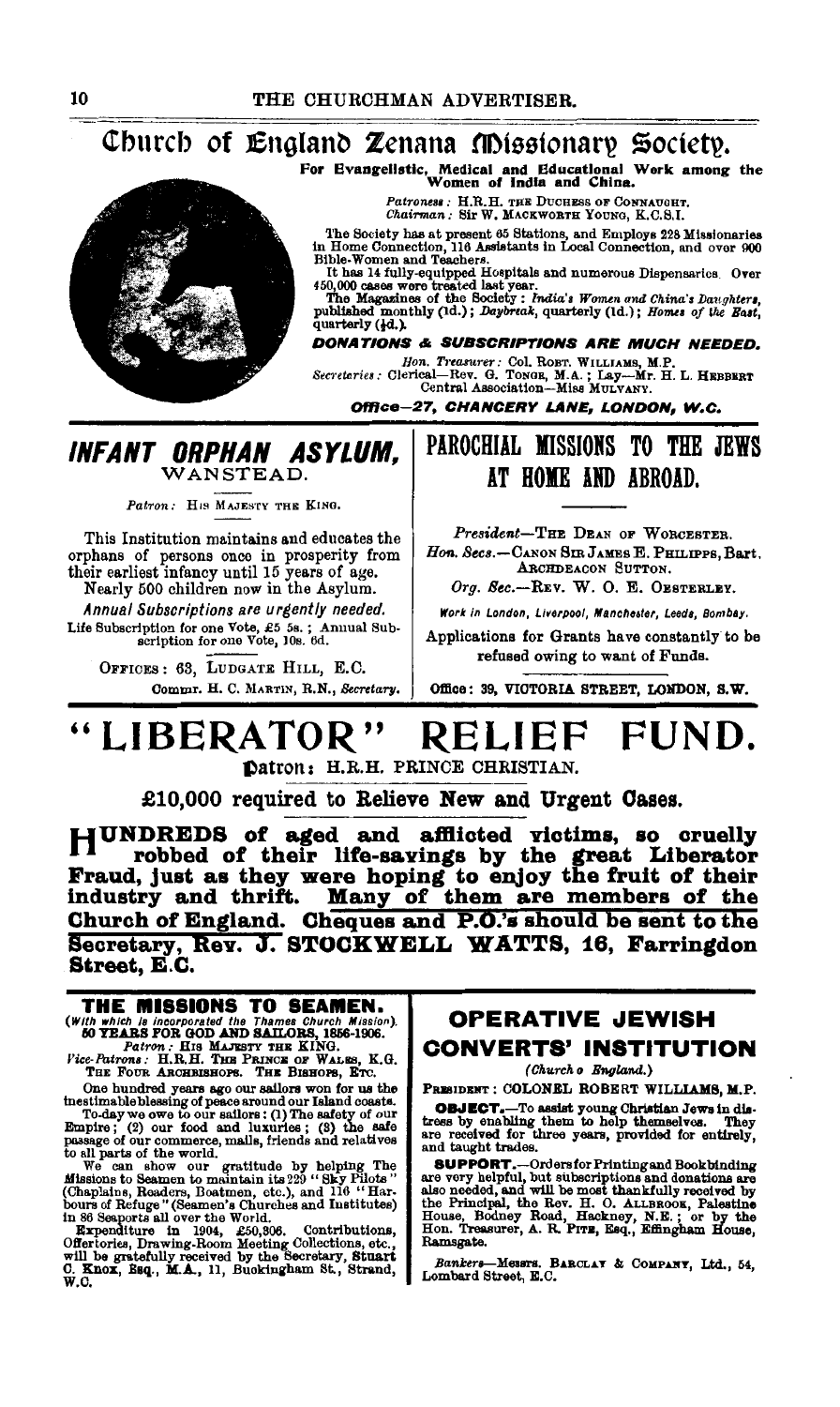# **SUNNY ALGERIA.** COOK'S SELECT CONDUCTED TOURS.

Leaving London March 14 and April 18, occupying 31 days, visiting Marseilles, Tunis, Carthage, Kairouan, Constantine, Biskra, Sidi Okba, Batna, Ruins of Timgad and Lambessa, Setif, Kharata, Gorge du Chabet, Bougie; carriages through Kabylia district, Fort National, Michelet, Algiers, etc.

Inclusive  $\Big\}$  60 Guineas First  $\frac{1}{2}$  Class.

Illustrated Programme free.

**THOS. COOK & SON. LUDGATE CIRCUS, LONDON, and Branch Offices.** 

## PROTESTANT REFORMATION SOCIETY.

The QLDEST Church Society for the Maintenance of the Religious Principles of the Reformation The ONLY Mission to Roman Catholics in England.

(Established 1827.)

**MISSIONARY. EDUCATIONAL. EVANGELISTIC.** 

**PROTESTANT D** DICTIONARY. THE Beautifully illustrated, 15s. net.

Of REAL AND PERMANENT VALUE to a Clergyman, Minister, Teacher, Protestant Worker, Public or Parochial Library.

> Funds are Urgently Needed. WALTER A. LIMBRICK, Secretary, 62, Berners Street, London, W.

School for the Dauabters of Gentlemen. Resident Dupils only.

#### CHURCH HOUSE, WORTHING.

RECOGNISED by Board of Education.<br>Reference Mistrosses all fully qualified Foreign Mistresses, all fully qualified. Fees moderate. Highest references. home.

Large resident staff of English and Every educational advantage with happy Address PRINCIPALS.

#### **EASTBOURNE** COLLEGE.

President : The DUKE OF DEVONSHIRE, K.G.

Headmaster : Rev. F. S. WILLIAMS, M.A., late Assistant-Master at Rugby School.

TTHE School is a First-Grade School for the Sons of Gentlemen. Boys are prepared for n commercial Life. There the Army and Civil Services, Professions, and Commercial Life. There are Special Army and Engineering Classes. Physical Drill is compulsory for the whole School.

### **HESTON HOUSE SCHOOL, HESTON, MIDDLESEX. Established 1873.**

BOARDING SCHOOL for Boys. Charming country house (ten miles west of London), with grounds and cricket-field of 10 acres. Special care and attention to very young boys. Sound religious instruction in accordance with the pri Kensington and other clergy. For prospectus, views, etc., apply to REV. HEADMASTER.

#### ST. MICHAEL'S COLLEGE. Near TENBURY, WORCESTERSHIRE.

BOYS thoroughly prepared for Public Schools. Most healthy situation; large playing fields and Fives Courts; separate oubicles. Head master, REV. W. A. RENWICK, M.A., late Scholar of Hertford College, Oxford.

APPLY: REV. THE WARDEN.